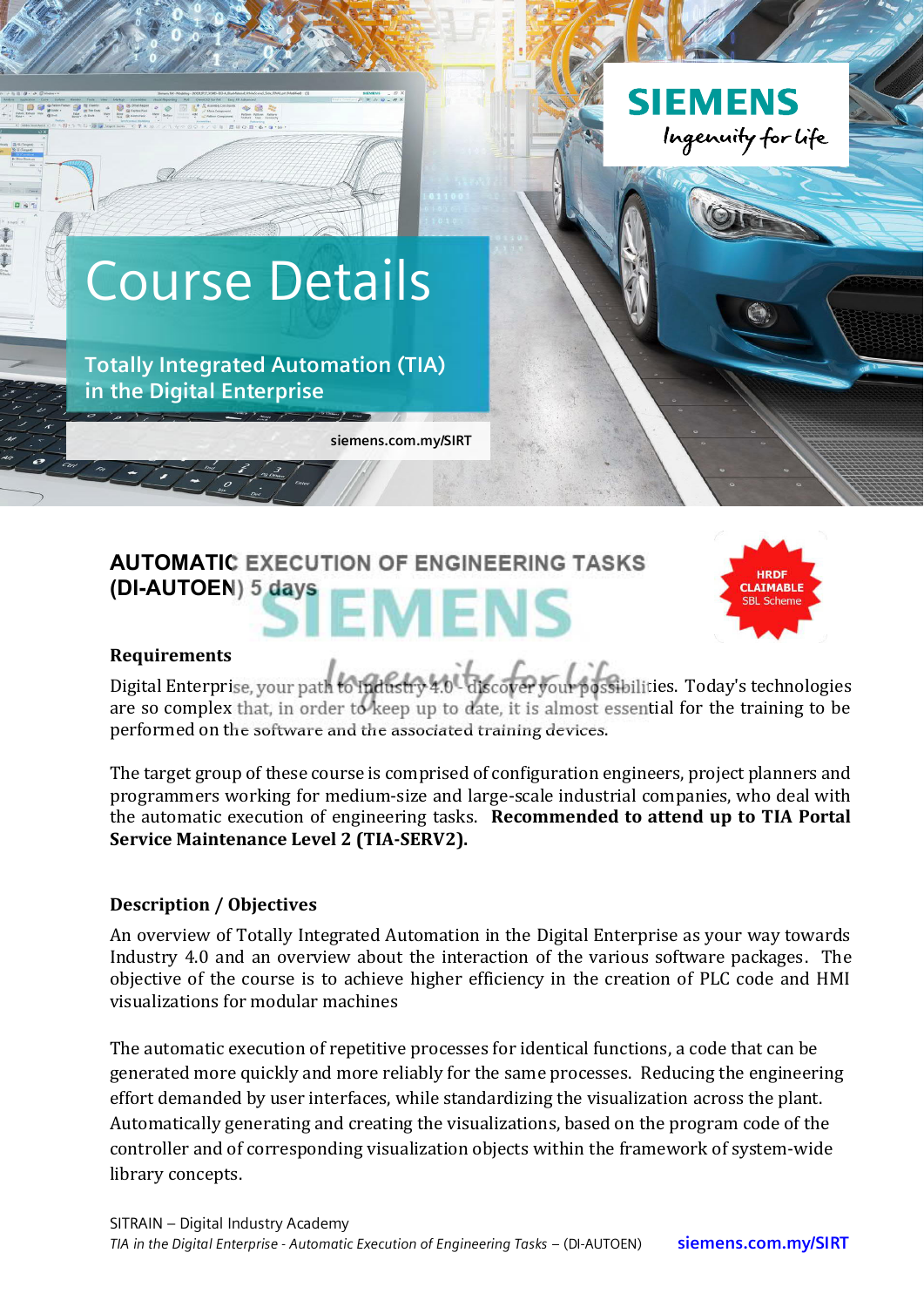

## **Content**

- Digitalization Industry 4.0
- Automatic execution of engineering tasks
- Standardization as the basis for digitalization
- Standardization and storage with the aid of the TIA Portal library
- Standards in automation
- TIA Portal Openness and types of automated code generation
- Hardware and software generators and data exchange with ECAD
- Adaptation of a project generator
- Principles of the automated generation of visualizations

## **Target Group**

Configuration engineers, Project planners, Programmers/ Planners

## **Contact Information**

SIEMENS MALAYSIA SDN, BHD, (93008-X) HRDF Training Provider ID: 13213/82

SITRAIN - Digital Industry Academy, EI SITRAIN Training Center Level 15-1, CP Tower, No. 11, Jalan 16/11, Pusat Dagang Seksyen 16, 46350 Petaling Jaya, Selangor.

Helpdesk: 1800 808 8888 E-mail: industry.my@siemens.com e-Pass: https://siemens.asia/e-pass v2/ASEAN/main/ Website: siemens.com.my/SIRT

**Bank Details** 

| <b>Bank Name:</b>           | Deutsche Bank (M) Bhd            |  |
|-----------------------------|----------------------------------|--|
| <b>Bank Account Number:</b> | 0020768000                       |  |
| <b>Bank Address:</b>        | 18th - 20th Floor, Menara IMC 8, |  |
|                             | Jalan Sultan Ismail,             |  |
|                             | 50250, Kuala Lumpur              |  |
| <b>Bank Swift Code:</b>     | DEUTMYKLXXX                      |  |